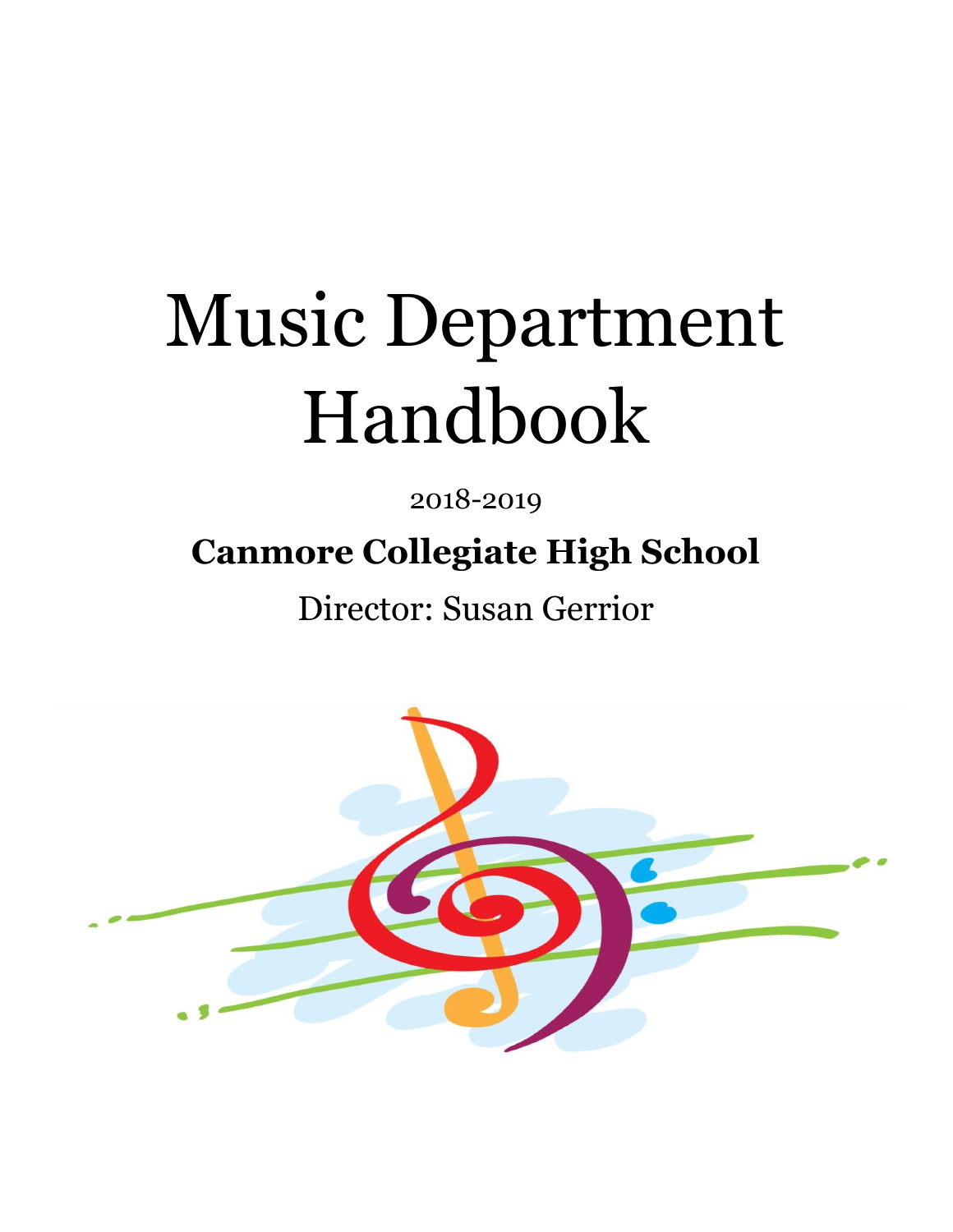# Table of Contents

| Welcome and Mission Statement-------------------------3      |
|--------------------------------------------------------------|
|                                                              |
|                                                              |
|                                                              |
|                                                              |
|                                                              |
|                                                              |
|                                                              |
| Importance of Discipline/How Parents can help------10        |
|                                                              |
|                                                              |
|                                                              |
|                                                              |
| Band Parents Association----------------------------------14 |
|                                                              |
| Medical Form (to be returned to Ms. G ASAP) --------16       |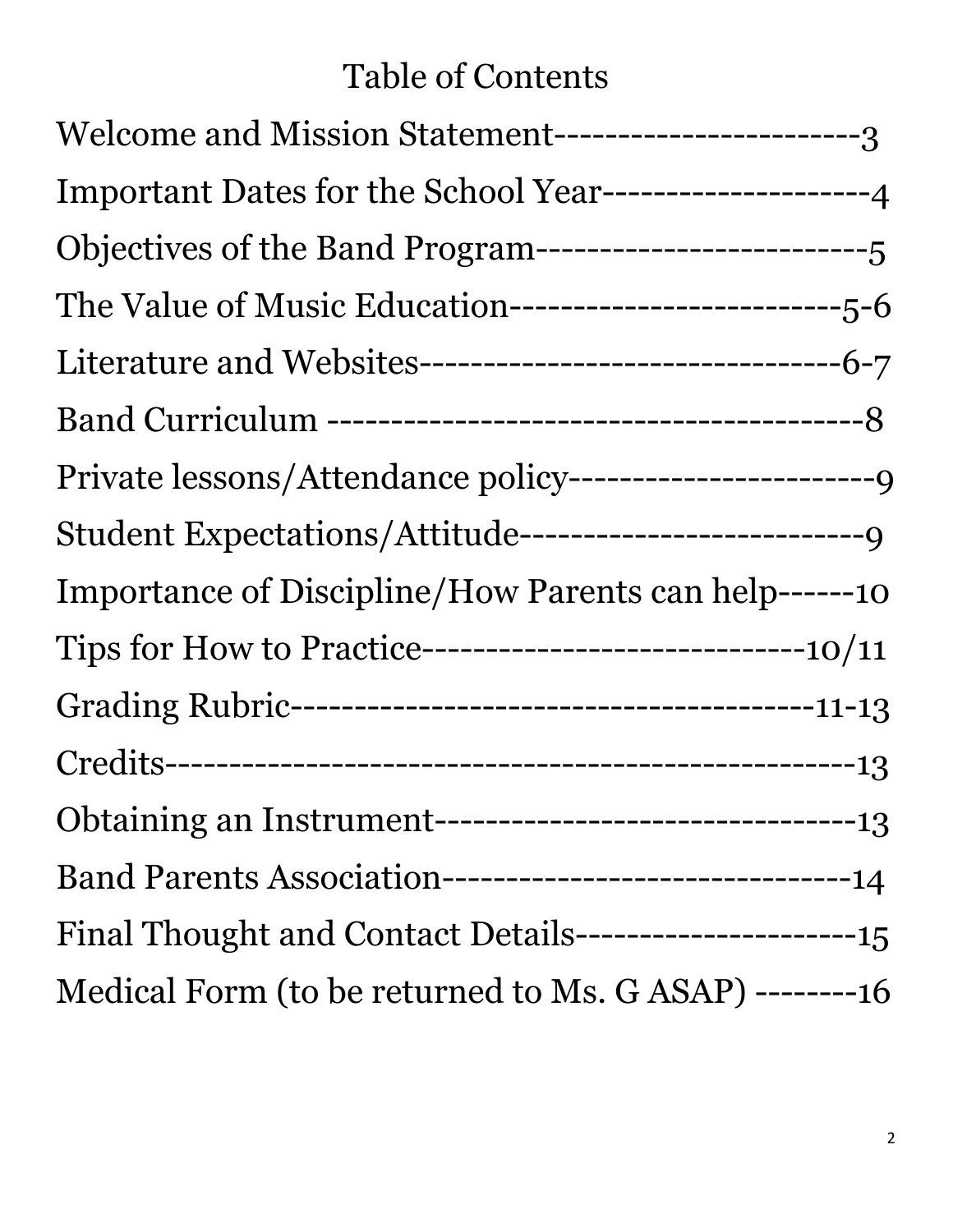# Welcome!

Now, more than ever, we have information to justify why we participate in this demanding, yet rewarding activity. Experts have concluded that the study of music helps with spatial reasoning, test taking, and overall quality of life. Factor in social skills, aesthetic perception, music making, and the discipline of being in a band program, and you have an incredibly well rounded education delivered in one package. Our ultimate goal however, is a lifelong understanding and appreciation for high quality music and music making.

Everyone should read the information in this handbook. It should help keep most things running smoothly and efficiently. Many questions that you may have will be answered by consulting this handbook. It is my hope that the information you find here will inform and inspire you. We can accomplish a great deal (and have already) by working together, by communicating, by supporting each other and by looking forward. We have an incredible opportunity to provide great young musicians with wonderful experiences simply by being… "in the band".

Please feel free to contact me with any questions. To get the quickest reply- please email me. To get the slowest reply, leave a voicemail message. Email: [susan.gerrior@crps.ca](mailto:susan.gerrior@crps.ca)

School phone number: 403-678-6192, Ext. 3024



# Mission Statement

The music program at CCHS aims to inspire and engage students in music appreciation. The program provides a space where students can express themselves individually through the music we make, but also experience a team atmosphere where they learn the integral role of all musicians in group performances. Furthermore, through the learning process they will recognize the impact music can have on their personal lives, as well as their responsibility to each other.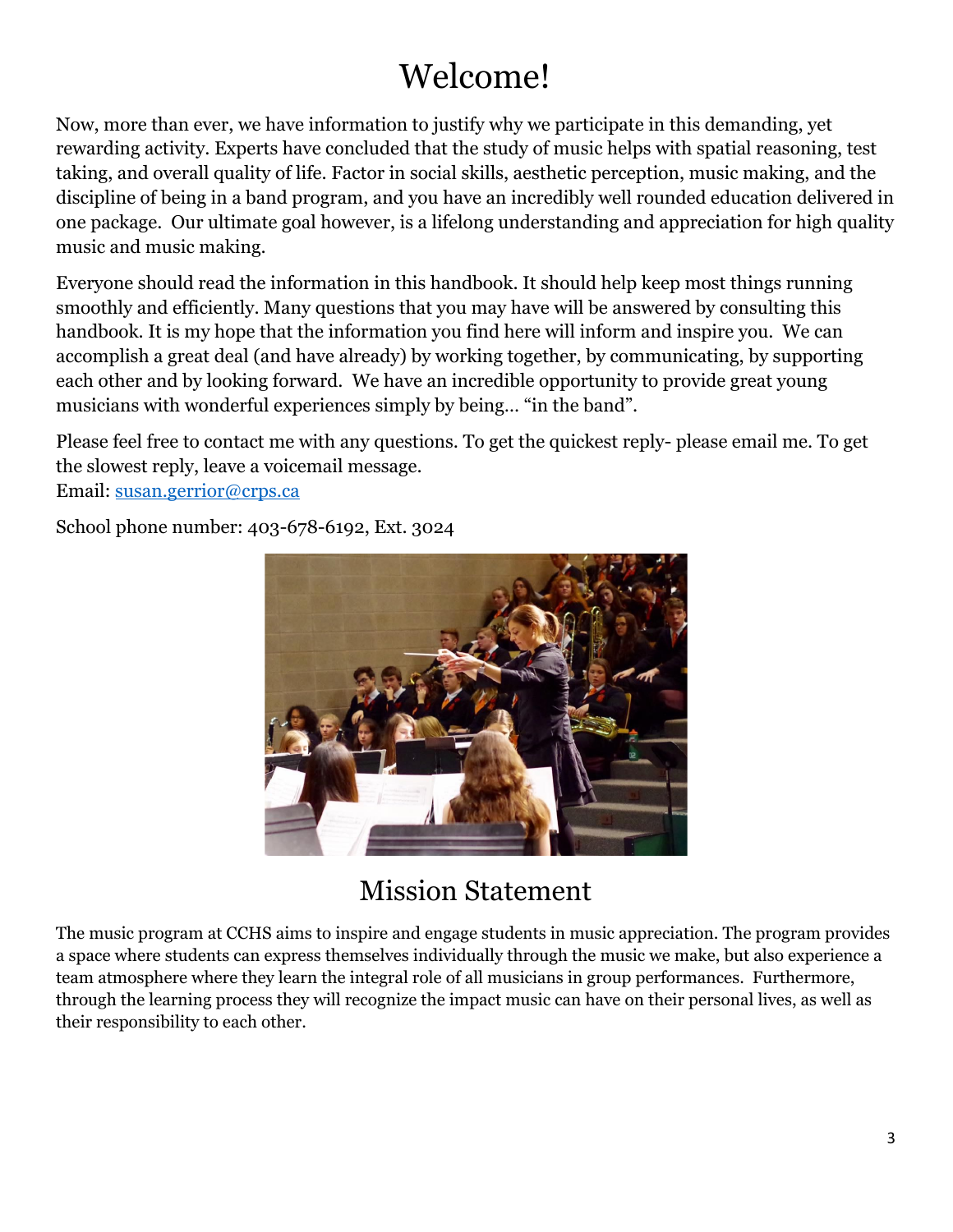# **Upcoming Dates for the 2018-2019 School Year**

September:

- Both Jazz and Concert band start the second week of school, Jazz practice: Monday and Tuesdays, Concert practice: Wednesday and Thursday, starting **Sept. 10th**
- Team Building Night at the Canadian Rockies Outdoor Learning Center (CROLC) Date: **Sept 21st.**

November: Vic Lewis Band Festival, hosted by CCHS. **Nov. 2nd,3rd and 4th.**

December: Annual Christmas Concert, **DECEMBER 6TH at 7PM.**

**January:** Grade 12's only are excused from band practices due to diplomas. No band practices during exam week. Semester 2 begins January 31st. Band practice this day.

February: Band practices resume with the start of semester two.

March: Battle of the Bands. March 14th. This year it will be at CCHS!

April: Band trip! TBA

May: Annual Spring Concert TBA

June: Raven Awards- A celebration of arts at CCHS,

Graduation Ceremony. June 28th at 7pm, band students to be at school at 6pm.

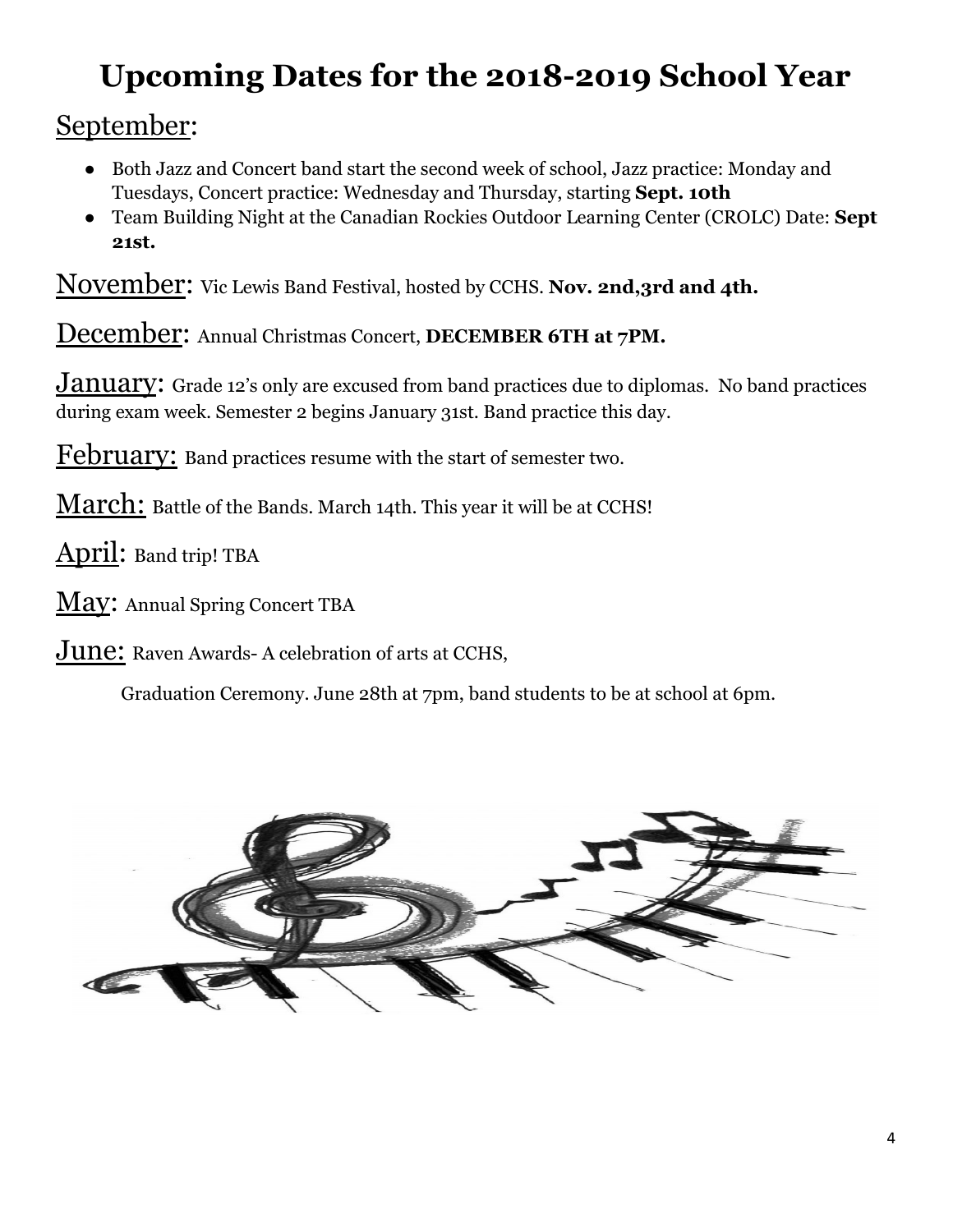## Objectives of the Band Program

- To teach music fundamentals as applicable to wind and percussion instruments.
- To teach music theory and history by its actual performance.
- To provide for or contribute to the musical needs of the school and the community.
- To develop an appreciation and be able to analyze a variety of music selections.
- To acquaint student with music history (ancient to contemporary) and how history and musical composition relate to students' lives and musical experiences.
- To provide students with the opportunity for worthy use of their time, a means for self expression and a healthy social experience
- To develop the ability to function as a responsible member of a group, enhance interaction, and develop *esprit de corps.*
- To foster leadership skills within each student.

## The Value of Music Education

There has been a lot of research conducted to see if there are benefits to studying music. Although it is not possible to say conclusively *"Mary does this well because she studies music"* I believe that for any education or school experience to be complete, it must include learning music. We need to remember that we are educating the whole person and need to involve the entire brain. Learning music has a positive effect on all aspects of thinking and processing.

Check out this Ted-Ed!: How Playing an [Instrument](https://www.youtube.com/watch?v=R0JKCYZ8hng) Benefits your Brain

For Example: I think one of the most difficult aspects of music performance to teach students is expression. Teaching students how to portray or elicit a particular emotion simply by how they play a musical phrase, they have to be able to characterize that emotion, decide what it might sound like and then create that sound using air, their hands, mouths, and an instrument. This requires, most importantly, a maturity and a sensitivity that takes time, concentration and practice to develop. Think about how your vocal inflection changes as your mood or message changes, now try to do that using a piece of tubing and your breath. The skills acquired in attempting to master being "expressive" in performance can be applied in other areas of learning and life.

Performing music is like acting. It is about taking risks, thinking and acting in a manner that is not usually the norm. By helping students think about expression in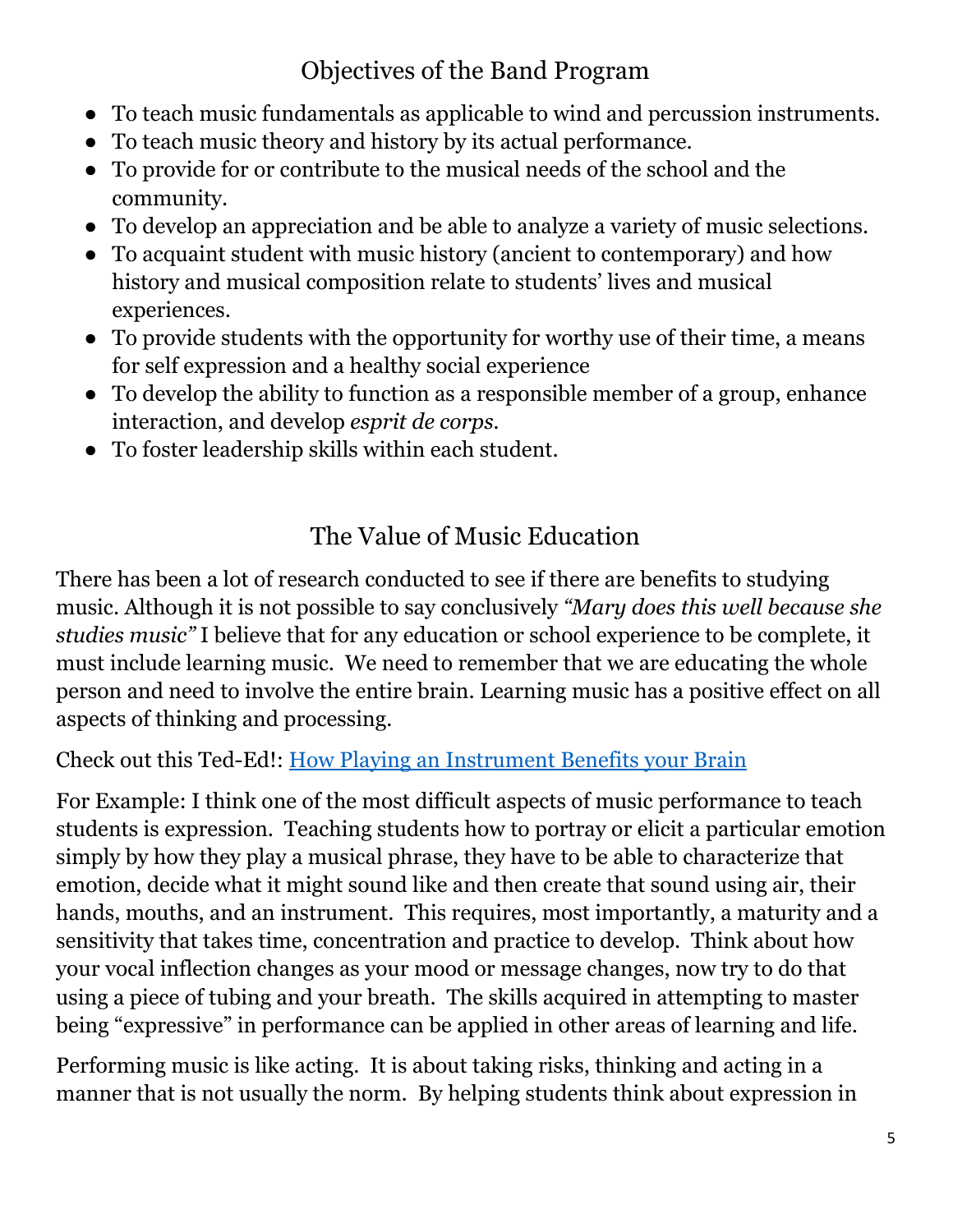order to perform effectively, we provide them with a challenge. Once the students have the opportunity to experience that expressive sound and be a part of creating it, they become musicians. It is guaranteed to inspire and motivate them. It is such an incredibly rewarding feeling to be part of performance at that level.

Here are some universally accepted benefits that are products of music education:

- Success in society
- Success in school
- Success in developing intelligence
- Success in life

Also, check out the Royal [Conservatory](https://www.rcmusic.com/learning/about-our-program/why-study-music) of Music for more benefits of music. Click on the infographic!

More specifically, experts have said that music education also enhances problem solving, goal setting, self-expression, coordination, memory skills, concentration, poise, time management, cultural understanding, communication and quality of life.



Literature and Websites

#### Music Advocacy

- Children's Music [Workshop](http://www.childrensmusicworkshop.com/advocacy/) has listed many articles and videos for you to peruse regarding music advocacy.
- National [Association](http://www.nafme.org/advocacy/broader-minded/) for Music Education, American based.
- [International](https://www.isme.org/music-education) Society for Music Education, based in the UK, has a few articles to browse on why music education is so important.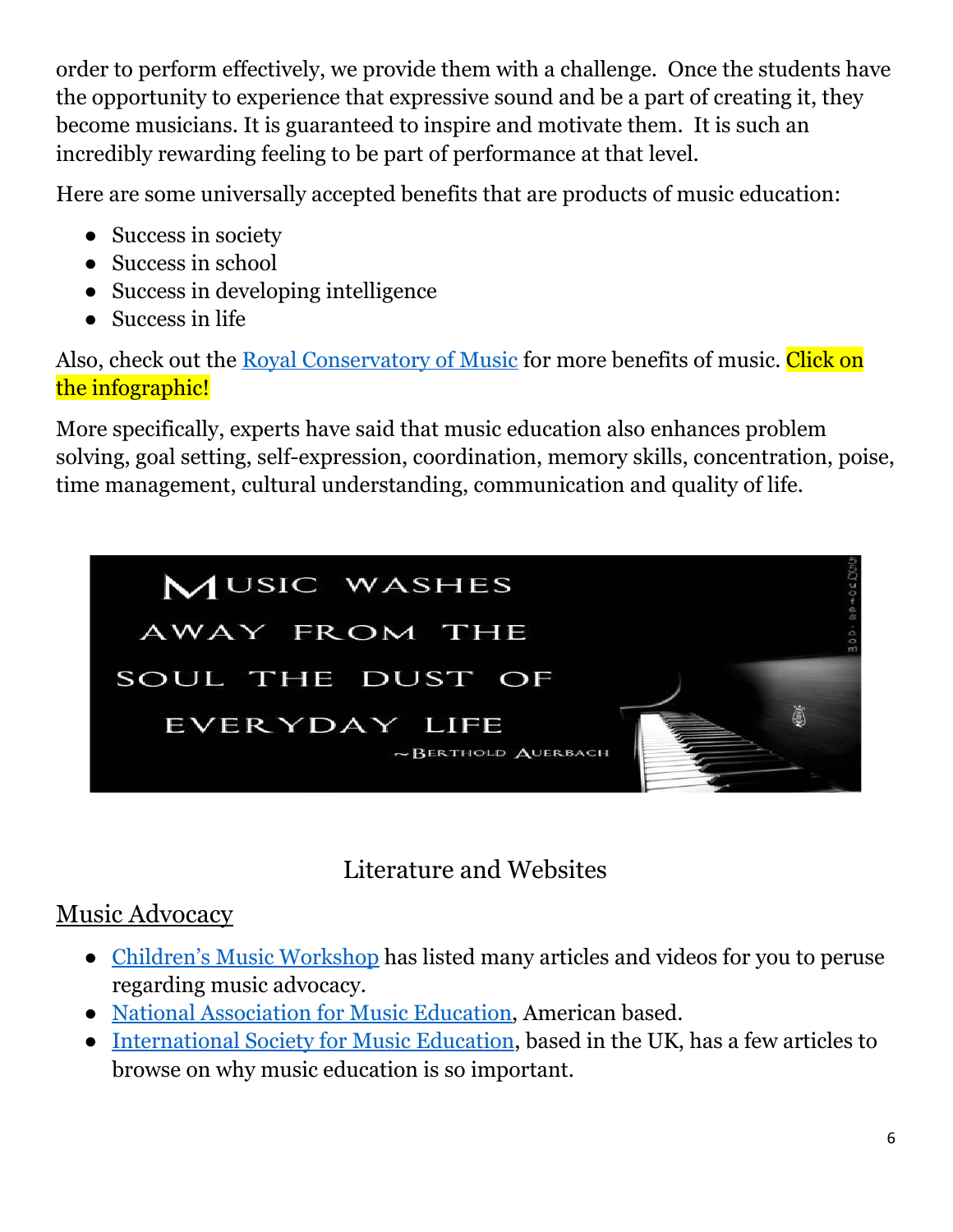National [Association](https://www.nammfoundation.org/) of Music Merchants (NAMM) has lots of literature worth checking out.

#### Websites for your instrument

- [Flute.com](http://flute.com/)
- [Clarineat.com](http://clarineat.com/) –everything Clarinet with podcasts!
- [Saxophone.org](http://www.saxophone.org/)
- [International](http://www.trumpetguild.org/) Trumpet Guild
- [Tombone.org](http://trombone.org/articles/browse.asp)
- Jazz Guitar [Forum](http://www.jazzguitar.be/forum/)
- Talk Bass [Forum](https://www.talkbass.com/)
- [Drummer](http://drummerworld.com/forums/showthread.php?t=82134) World Forum
- Piano [World](http://www.pianoworld.com/)
- A Passion 4 [Jazz.net](https://www.apassion4jazz.net/)

There are many, many more out there. Check out social media as well for all things related to your instrument!

#### Post Secondary institutions that offer Music Programs in **Alberta**

These websites will take you directly to the music department in each school.

- [University](https://www.ualberta.ca/music) of Alberta
- [University](http://scpa.ucalgary.ca/music/welcome-music) of Calgary
- University of [Lethbridge](http://www.uleth.ca/finearts/music)
- Red Deer [College](http://rdc.ab.ca/programs/music-diploma)
- Grant [MacEwan](http://www.macewan.ca/wcm/SchoolsFaculties/FFAC/Programs/Music/) College
- Mount Royal [College](http://www.mtroyal.ca/ProgramsCourses/FacultiesSchoolsCentres/TheConservatory/)
- Grand Prairie [Regional](https://www.gprc.ab.ca/departments/finearts/music.html) College

#### And two music schools in **Nova Scotia** because I'm biased.

- Dalhousie [University](https://www.dal.ca/faculty/arts/school-of-performing-arts/faculty-staff/our-faculty.html) (Great classical program and my school!)
- St. [Francis](https://www.stfx.ca/academics/arts/music) Xavier (Good jazz program)

Dalhousie University

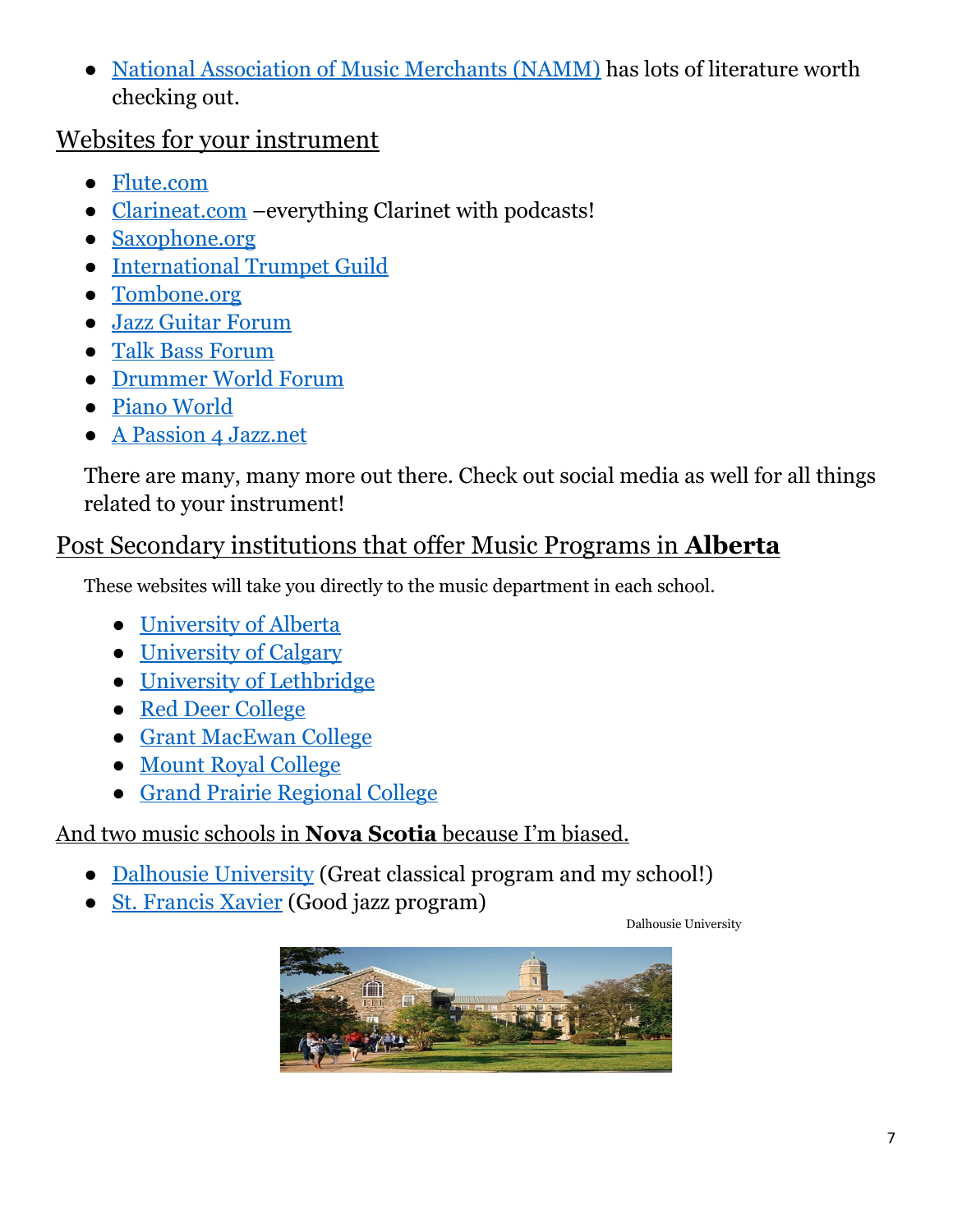# **Band Curriculum**

#### **Music Appreciation Classes** in the timetable, first semester only.

Open to any student in the school. Discover how playing and learning about music can be fun! Students will discover, develop and evaluate their talents and abilities while playing a musical instrument or by singing. Everyone will be asked to play an instrument of their choice-either learning from scratch or continuing with an instrument they already know how to play. If they do not have their own instrument, some may be provided by the school or alternatively, you can just sing! No previous experience is necessary. This course is designed to develop an appreciation of music while making and composing music at the same time. Some of the topics covered are theory, listening, composition, history, different genres of music and current events.

**Course Name**: General Music 10, 20, 30.

**Prerequisite**: No prerequisite for General Music 10.

General Music 10 is required to be accepted into Music 20 and so forth.

#### **Credits**: 5 **Concert Band** 3:30-4:30pm Wednesdays and Thursdays

The concert band is open to any student in the school who is able to play an instrument that is appropriate for Concert band. (Flute, Oboe, Clarinet, Bassoon, Saxophone, Trumpet, French Horn, Trombone, Euphonium, Tuba, Percussion, String instruments such as violin, cello and double bass). **Performance is a required component** including annual school concerts, festivals, trips and workshops. The music we perform is generally grade 3, starting with a couple grade 2 pieces at the beginning of the year.

**Course Name**: Instrumental Music 10, 20, 30.

**Prerequisite**: No prerequisite for Instrumental Music 10.

Instrumental Music 10 is required to be accepted into Music 20 and so forth.

#### **Credits**: 5

**Instrument**: There will be \$100 fee for using a school instrument for the year, \$50 for half year.

#### **Jazz Band** 3:30-4:30pm after school on Mondays and Tuesdays

The jazz band is open to any student in the school ho is able to play an instrument that is appropriate for jazz in a big band style. (Saxophone, Trumpet, Trombone, Bass, Guitar, Piano, Drums. Other instruments may be considered). **Performance is a required component** including annual school concerts, festivals, trips and workshops. The music we perform is generally grade 3, starting with a couple grade 2 pieces at the beginning of the year.

#### **Course Name**: Jazz 15, 25, 35

**Prerequisite**: To obtain Jazz 15, a student must also be enrolled in Instrumental Music 10. Same for Jazz 25 and 35 with Instrumental 20 and 30.

**Credits**: 5 \*\*\*\*\*\*Students who only participate in Jazz will not receive credits. **Instrument**: There will be \$100 fee for using a school instrument for the year, \$50 for half year.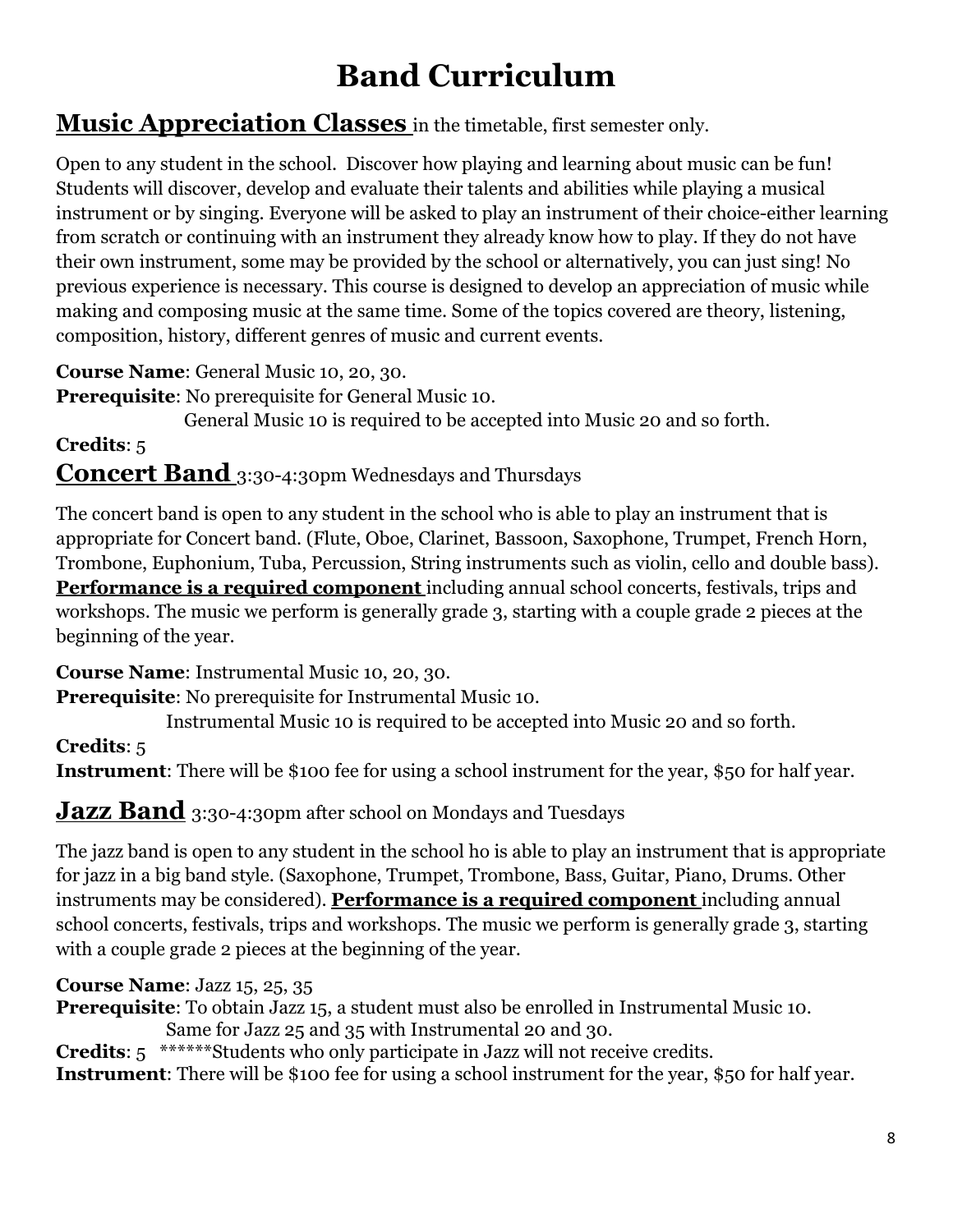#### Private Lessons

All students are encouraged to enrol in private instruction on the instrument that they use in school. This will provide the best instruction available for improving performance skills. Students are more inclined to practice for weekly music assignments, which provide discipline that increases the student's enjoyment with the instrument. I can help you find a private instructor that work locally.

# Attendance Policy

Students are expected to attend all rehearsals and performances. I must be consulted regarding any issues related to attendance. We work through each semester at perfecting performance of selected pieces. EVERY PART IS IMPORTANT. **Attendance at performances is absolutely required!**

- Absences must be excused by a parent. Please email me at [susan.gerrior@crps.ca](mailto:susan.gerrior@crps.ca)
- I would ask parents to try not to schedule doctor's appointments during rehearsal time as our time together is limited as it is.
- With regards to sports, I ask that students talk to both myself and their coaches to see how best to resolve conflicts.

#### Student Expectations

- Be on time to all rehearsals and performances. **Early is on time- on time is late.**
- When you arrive, start warming up and getting your instrument ready to play so we do not waste rehearsal time. You should be tuned and ready to go when I get to my music stand.
- Come to the rehearsal with a positive attitude.
- Come to rehearsal knowing your part. Band practice is not the time to learn your own part but to practice putting your part with the rest of the band.
- Try to establish your own warmup and practice routine.
- ALWAYS HAVE A PENCIL IN YOUR FOLDER!
- Leave your cell phone in your bag. No phones will be tolerated during practice.
- At the end of rehearsals, please ensure that everything is put away and that the band room is left better than when you found it.
- Be responsible for your own actions.
- Have respect for yourself and everyone around you.
- Read and play music with heart.

## The Importance of Attitude

The greatest factor that will affect your success is attitude. The kind of person you are is an individual choice and how you feel about something is one of the few actual independent choices you have in life. It takes dedication to reach goals. You will learn discipline when you work at practicing regularly. A positive attitude must be present along with sincerity, concentration and dedication are the basic foundations of being a confident, reliable band member. If the attitude is maintained and encouraged, great artistic performances will result. Playing in the band can do a lot for you. Try to make the most of it. Like any relationship, you will get out of it what you put into it.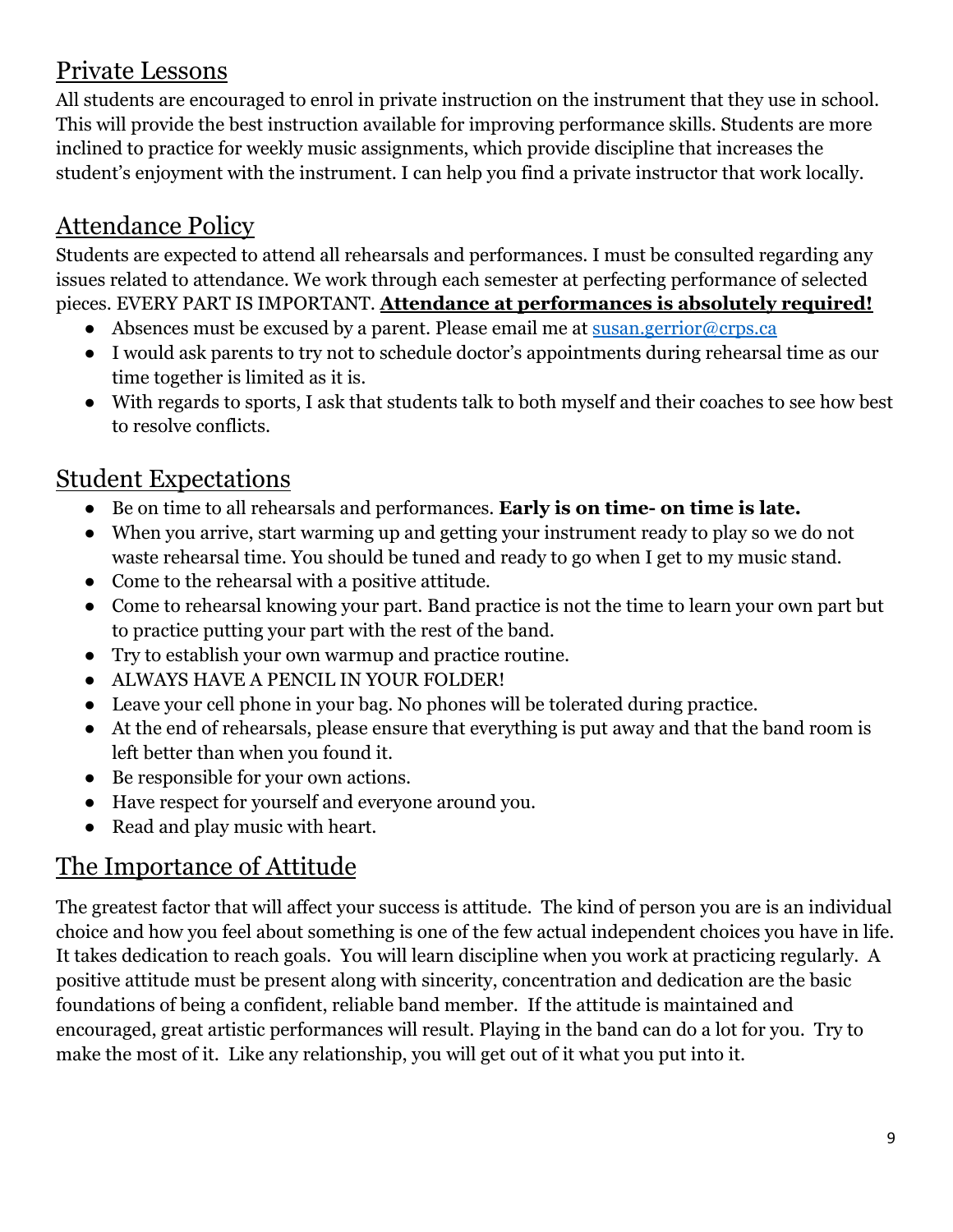## The Importance of Discipline

Simply due to the nature of our activity, self-discipline is crucially important. You must believe in the ideals, principles, and philosophy of our group. This discipline is required in rehearsals, in performance and any time that you are in public as a member of the band. You must always try to be an example of good behaviour and responsibility. Your behaviour reflects on the band, on me, on the school and on our town. It takes a good amount of maturity to be self-disciplined and not require constant supervision or direction. We must be the example for others to follow.

## How Parents Can Help

I rely on you to reinforce the importance of being committed and responsible to the band. Your role can vary depending on your ability to dedicate time. Chaperoning trips, helping with fundraising and being interested in the program are some of your options. Here is a list of other things you can do to help:

- Show an interest in your child's musical study
- Arrange a regular time for your child to practice
- Find a quiet place where he or she can practice without interruption
- Keep the instrument in good repair and be sure there are reeds available if need be. Get a music stand, tuner and metronome
- Make attendance at all band activities important
- Try to provide private instruction if possible
- Notify me if an absence is necessary ([susan.gerrior@crps.ca](mailto:susan.gerrior@crps.ca) or 403-678-6192)
- Attend parent meetings to be informed, offer your opinions and learn how you can participate by being on the board or be added to the Band Parent Association email list if you want to be kept up to date with planning.
- Attend as many of our concerts as you can.
- We have a casino fundraiser every 3 years. We expect every student have one person work a shift at the casino on their behalf. Anyone 18 years and older can participate. **Next casino is 2020.**
- See the "Band Parents Association" below.

#### Tips on How to Practice

- 1. Pick a time to practice everyday and stick to it.
- 2. Use a tuner. This helps with learning how to tweak your instrument.
- 3. Start with playing whole notes, soft then loud, up the scale in a mid range.
- 4. Develop your own warm up routine. This can and will change depending on the music being played in band and what you need to work on.
- 5. Make sure that routine includes scales and this will help with your range.
- 6. Practice playing higher notes than you normally would, same for lower.
- 7. Make sure to include a breathing exercise. Try playing a line of music without taking a breath. Too easy? Play that same line slower than normal without taking a breath.
- 8. Use a metronome to help with tempo and consistency
- 9. Practice using various dynamic ranges. Generally, practice should be loud.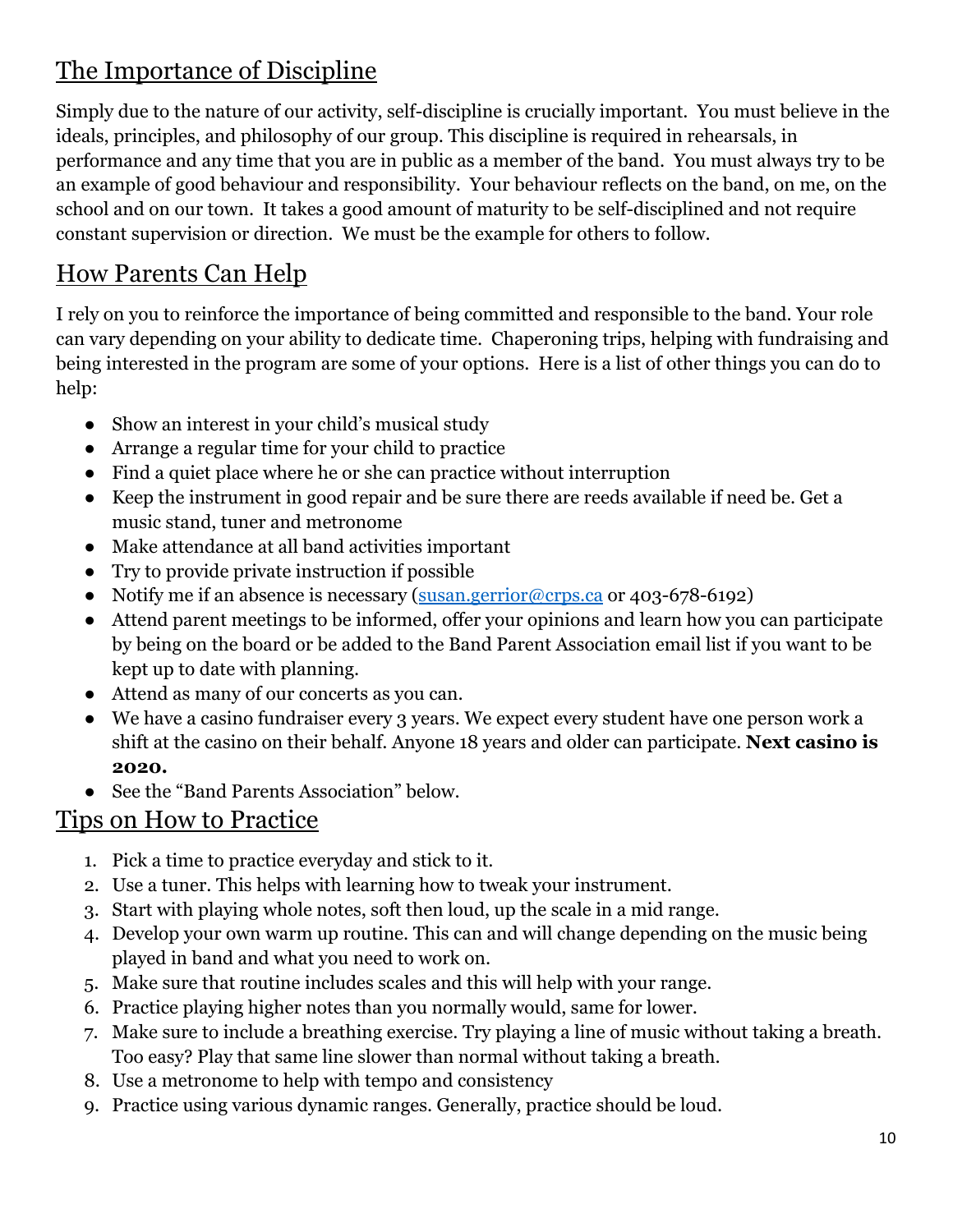10. Work on expression- listen to yourself, how can you make it even MORE expressive?

Focus points:

- Dynamics
- Range
- Articulations
- Intervals
- Breathing
- Tonguing
- All types of scales (major, minor, chromatic)
- Percussion-rudiments

#### Grading system

Students will be assessed twice each year. Since the band program is a full year course, the students will be given a mid term mark, then a final mark.

Rubric is as follows:

| <b>PITCH ACCURACY</b>                                       |                                                                                                                                 |                                                                                                                                                                       |                                                                                                                                            |                                                                                                               |                                                                                     |                                 |
|-------------------------------------------------------------|---------------------------------------------------------------------------------------------------------------------------------|-----------------------------------------------------------------------------------------------------------------------------------------------------------------------|--------------------------------------------------------------------------------------------------------------------------------------------|---------------------------------------------------------------------------------------------------------------|-------------------------------------------------------------------------------------|---------------------------------|
| (Rudiments)                                                 | Pitch is<br>performed<br>accurate 100% of<br>the time.<br>(Performs)<br>rudiments<br>accurately 100%<br>of the time)<br>5points | Performs every<br>pitch as written<br>and in tune<br>MOST of the<br>time (Performs<br>rudiments<br>accurately<br><b>MOST OF THE</b><br>TIME)<br><i><b>Apoints</b></i> | Pitches are<br>sometimes<br>performed<br>accurately and in<br>tune (Performs<br>rudiments with<br>accuracy<br>sometimes)<br><b>3points</b> | Melodic contour<br>is similar to<br>melody<br>(Performs<br>rudiments with<br>minimum<br>accuracy)<br>2 points | Melodic contour<br>is not present<br>(Unable to<br>perform<br>rudiments)<br>1 point | Unable to<br>assess<br>o points |
| <b>RHYTHMIC</b><br><b>ACCURACY</b> (same<br>for percussion) | Rhythm is<br>precise and<br>follows the<br>steady beat<br>5 <i>points</i>                                                       | Rhythm is<br>mostly precise<br>and mostly<br>follows the<br>steady beat<br>4points                                                                                    | Some rhythmic<br>differences and<br>follows a steady<br>beat<br>3 <i>points</i>                                                            | Some rhythmic<br>differences and<br>strays from a<br>steady beat<br>2 points                                  | Major rhythmic<br>differences and<br>strays from a<br>steady beat<br>1 point        | Unable to<br>assess<br>o points |
| <b>TEMPO</b> (same for<br>percussion)                       | Performs entire<br>selection at the<br>correct tempo.<br>Very rarely<br>makes mistakes.<br>5points                              | Performs entire<br>selection at the<br>correct tempo.<br>Few mistakes<br>are made<br>4points                                                                          | Performs<br>under/over<br>tempo for some<br>of the selection<br><b>3points</b>                                                             | Performs<br>under/over<br>tempo for most<br>of the selection<br>2points                                       | Performs at<br>varying tempos<br>1point                                             | Unable to<br>assess<br>o points |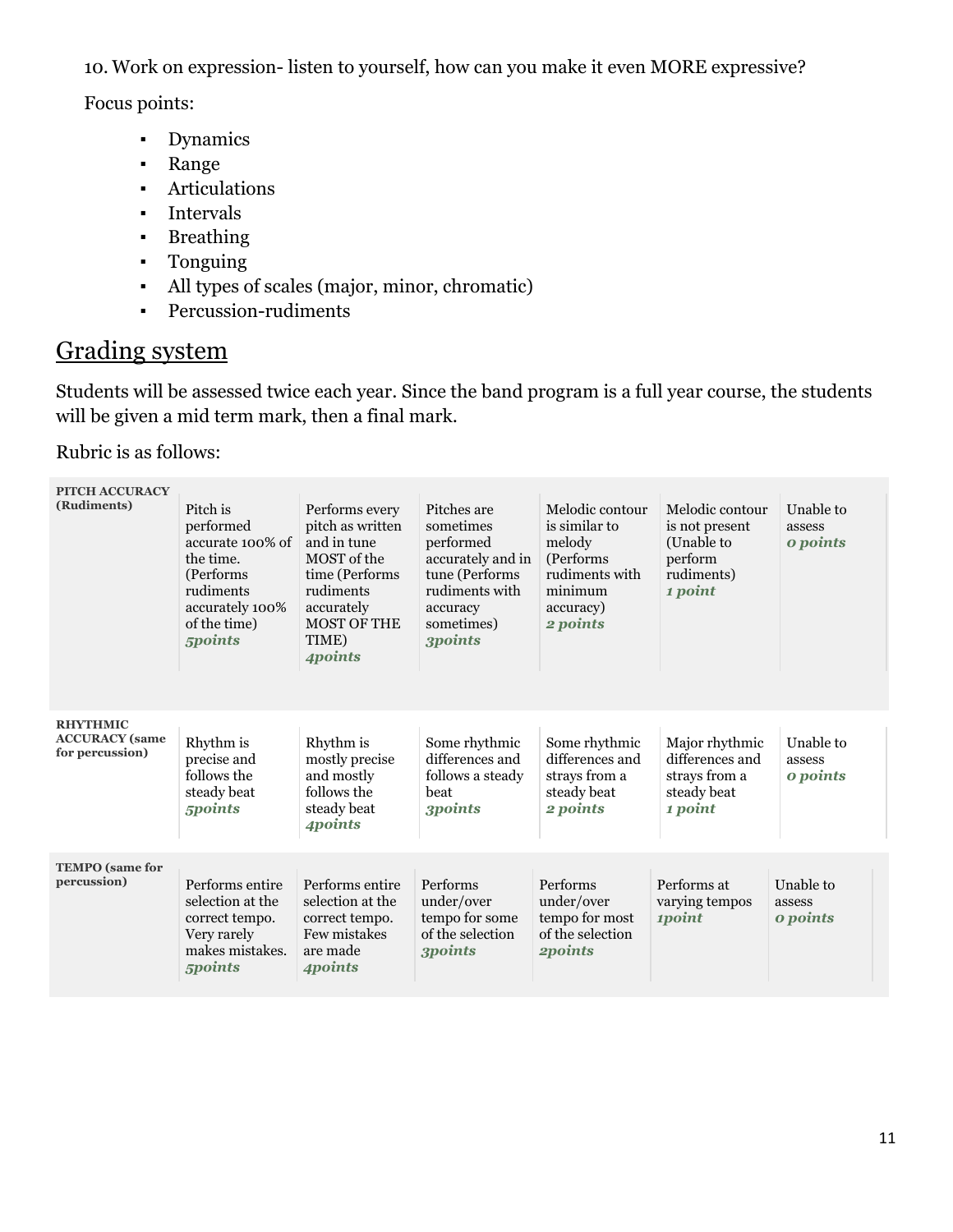| <b>TONE QUALITY</b><br>(Following the<br>conductor)                                       | Full breath<br>support is used<br>consistently.<br>(Maintains eye<br>contact always<br>and follows<br>conductor's beat<br>consistently.)<br>5points | Notes are mostly<br>played with full<br>breath support<br>(Mostly<br>maintains eye<br>contact and<br>always follows<br>conductor's<br>beat)<br>4points | Notes are<br>sometimes<br>played with<br>breath support<br><i>(sometimes)</i><br>maintains eye<br>contact and<br>generally follows<br>conductor's<br>beat)<br><b>3points</b> | Tone is<br>sometimes<br>unsupported<br>(Rarely<br>maintains eye<br>contact and<br>occasionally<br>follows<br>conductor's<br>beat)<br>2points | Unsupported<br>tone (Does not<br>follow<br>conductor's<br>beat)<br><i><b>1points</b></i>                                                            | Unable to<br>assess<br><b>opoints</b> |
|-------------------------------------------------------------------------------------------|-----------------------------------------------------------------------------------------------------------------------------------------------------|--------------------------------------------------------------------------------------------------------------------------------------------------------|------------------------------------------------------------------------------------------------------------------------------------------------------------------------------|----------------------------------------------------------------------------------------------------------------------------------------------|-----------------------------------------------------------------------------------------------------------------------------------------------------|---------------------------------------|
| <b>ARTICULATION</b><br>and PHRASING<br>(Same for<br>percussion minus<br><b>PHRASING</b> ) | Articulation is<br>always clear and<br>accurate.<br>Phrasing is<br>always applied<br>correctly.<br>5points                                          | Articulation is<br>mostly clear and<br>accurate.<br>Phrasing is<br>mostly applied<br>4points                                                           | Sometimes<br>articulation is<br>clear and<br>accurate.<br>Phrasing is<br>sometimes<br>applied<br><b>3points</b>                                                              | Attempt made at<br>using correct<br>articulation and<br>phrasing but<br>some<br>articulation is<br>inaccurate<br>2points                     | No attempt<br>made to use<br>written<br>articulation or<br>phrasing<br><i><b>1points</b></i>                                                        | Unable to<br>assess<br><b>opoints</b> |
| <b>MUSICAL</b><br><b>SYMBOL</b><br><b>APPLICATION</b><br>(same for<br>percussion)         | Consistently<br>reads and<br>applies musical<br>symbols.<br>5 <i>points</i>                                                                         | Reads and<br>applies most<br>musical symbols<br>4points                                                                                                | Reads and<br>applies some<br>musical symbols<br><b>3points</b>                                                                                                               | Can recognize<br>symbols but<br>does not apply<br>when playing<br>2points                                                                    | Does not<br>recognize<br>musical symbols<br><i><b>1points</b></i>                                                                                   | Unable to<br>assess<br><b>opoints</b> |
| <b>DYNAMICS</b> (same<br>for percussion)                                                  | Applies all<br>dynamic<br>expression when<br>playing<br>5points                                                                                     | Applies most<br>dynamic<br>expression when<br>playing.<br><i><b>4points</b></i>                                                                        | Applies some<br>dynamic<br>expression when<br>playing<br><b>3points</b>                                                                                                      | Applies little<br>dynamic<br>expression when<br>playing<br>2points                                                                           | Applies no<br>dynamic<br>expression when<br>playing<br><i><b>1points</b></i>                                                                        | Unable to<br>assess<br><b>opoints</b> |
| <b>PLAYING</b><br><b>POSITION</b> (Same<br>for percussion)                                | Performs with<br>impeccable<br>posture and<br>instrument<br>placement<br>5points                                                                    | Performs with<br>proper posture<br>and instrument<br>placement<br>4points                                                                              | Performs with<br>mostly proper<br>posture and<br>instrument<br>placement<br><b>3points</b>                                                                                   | Performs with<br>some proper<br>posture and/or<br>instrument<br>placement<br>2points                                                         | Performs with<br>improper<br>posture and/or<br>instrument<br>placement<br><i><b>1points</b></i>                                                     | Unable to<br>assess<br><b>opoints</b> |
| <b>PREPARATION</b><br>(Same for<br>percussion)                                            | Always prepared<br>with MUSIC,<br>instrument and<br>materials<br>5points                                                                            | Mostly prepared<br>with MUSIC,<br>instrument and<br>materials<br><i><b>Apoints</b></i>                                                                 | Inconsistently<br>prepared with<br>instrument and<br>materials<br><b>3points</b>                                                                                             | Often NOT<br>prepared with<br>music,<br>instrument and<br>materials<br><b>2points</b>                                                        | Never prepared<br>with materials<br>which leaves<br>instructor<br>running around<br>looking for<br>student's<br>materials.<br><i><b>1points</b></i> | Unable to<br>assess<br><b>opoints</b> |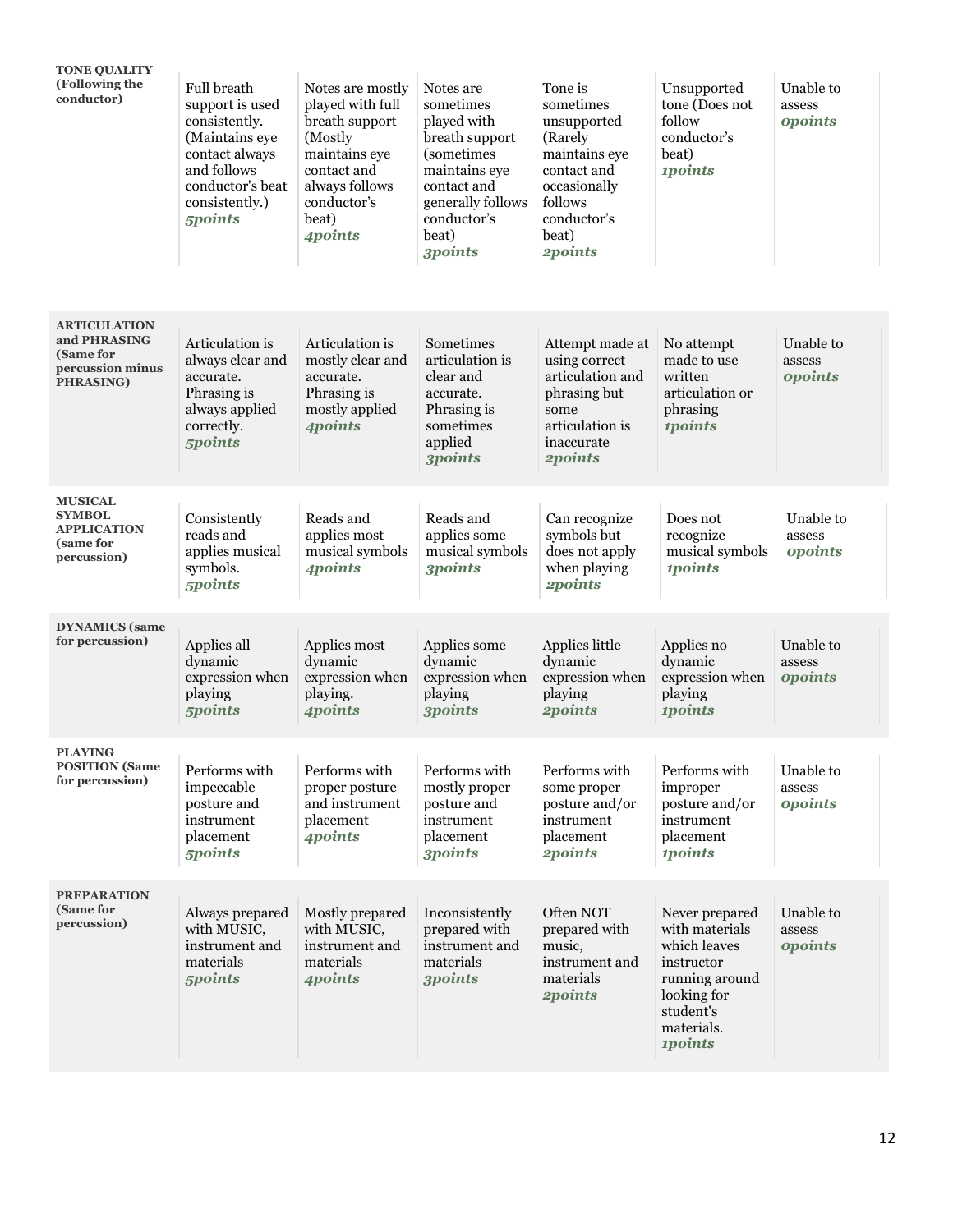| <b>FOCUS</b> (Same for<br>percussion) | Always focused<br>on performance<br>and adjudicators<br>instructions<br>5points                                                                                                      | Mostly focused<br>on performance<br>and adjudicators<br>instructions<br>4points                                                                             | Sometimes<br>focused on<br>performance<br>and adjudicators<br>instructions.<br><b>3points</b>                                                            | Rarely focused<br>on performance<br>and adjudicators<br>instructions<br><b>2points</b>                                                                                                    | Does not always<br>attend<br>performances<br>and/or<br>clinics/workshop<br>s with<br>adjudicators.                                                                 | Unable to<br>assess<br><b>opoints</b> |
|---------------------------------------|--------------------------------------------------------------------------------------------------------------------------------------------------------------------------------------|-------------------------------------------------------------------------------------------------------------------------------------------------------------|----------------------------------------------------------------------------------------------------------------------------------------------------------|-------------------------------------------------------------------------------------------------------------------------------------------------------------------------------------------|--------------------------------------------------------------------------------------------------------------------------------------------------------------------|---------------------------------------|
|                                       |                                                                                                                                                                                      |                                                                                                                                                             |                                                                                                                                                          |                                                                                                                                                                                           | <i><b>1points</b></i>                                                                                                                                              |                                       |
| Leadership and<br>ownership           | Fully takes on<br>the leadership<br>role within their<br>section and<br>beyond. Student<br>fully immerses<br>themselves in<br>their part and<br>plays with pride.<br>5 <i>points</i> | Student will<br>mostly take on a<br>leadership role.<br>They mostly<br>immerse<br>themselves in<br>their part and<br>mostly plays<br>with pride.<br>4points | Student<br>sometimes takes<br>on a leadership<br>role and<br>sometimes takes<br>pride in their<br>playing.<br>Confidence is<br>lacking<br><b>3points</b> | Student<br>sometimes does<br>not participate<br>in their<br>leadership role.<br>They may<br>immerse<br>themselves in<br>their part but<br>might not play<br>with pride.<br><b>2points</b> | Student does not<br>take on a<br>leadership role.<br>They do not<br>always take<br>pride in their<br>playing.<br>Confidence is<br>lacking<br><i><b>1points</b></i> | Unable to<br>assess<br><b>opoints</b> |
| <b>Sight reading</b>                  | Plays the<br>selection with no<br>mistakes. All<br>musical symbols<br>are applied<br>5 <i>points</i>                                                                                 | Plays the<br>selection with 1<br>mistake. Applies<br>almost all<br>musical symbols.<br>4points                                                              | Plays the<br>selections with a<br>few mistakes.<br>Some musical<br>symbols are<br>applied<br>3 <i>points</i>                                             | Plays the<br>selection with<br>numerous<br>mistakes. Many<br>musical symbols<br>have been<br>ignored<br><b>2points</b>                                                                    | Plays only a few<br>notes correctly.<br>No musical<br>symbols have<br>been applied.<br><i><b>1points</b></i>                                                       | Unable to<br>assess                   |

#### **\*\*\*\*\*Designation of individual instrument parts (eg. flute 1, flute 2) will be ability-based and not seniority-based. This also pertains to solos in both bands.**

#### Credits

**Instrumental Music 10, 20 and 30**: 5 credits each, for a total of 15 credits if the student participates in band throughout their high school career.

**Jazz 15, 25 and 35:** 5 credits each for a total of 15 credits ONLY IF the student is also enrolled in Instrumental music as well.

#### Obtaining an Instrument

Most students in the senior high band program have their own instrument (own or rent). I have a variety of instruments available for students at a fee of \$100 for borrowing the instrument for the year and \$50 for one semester only.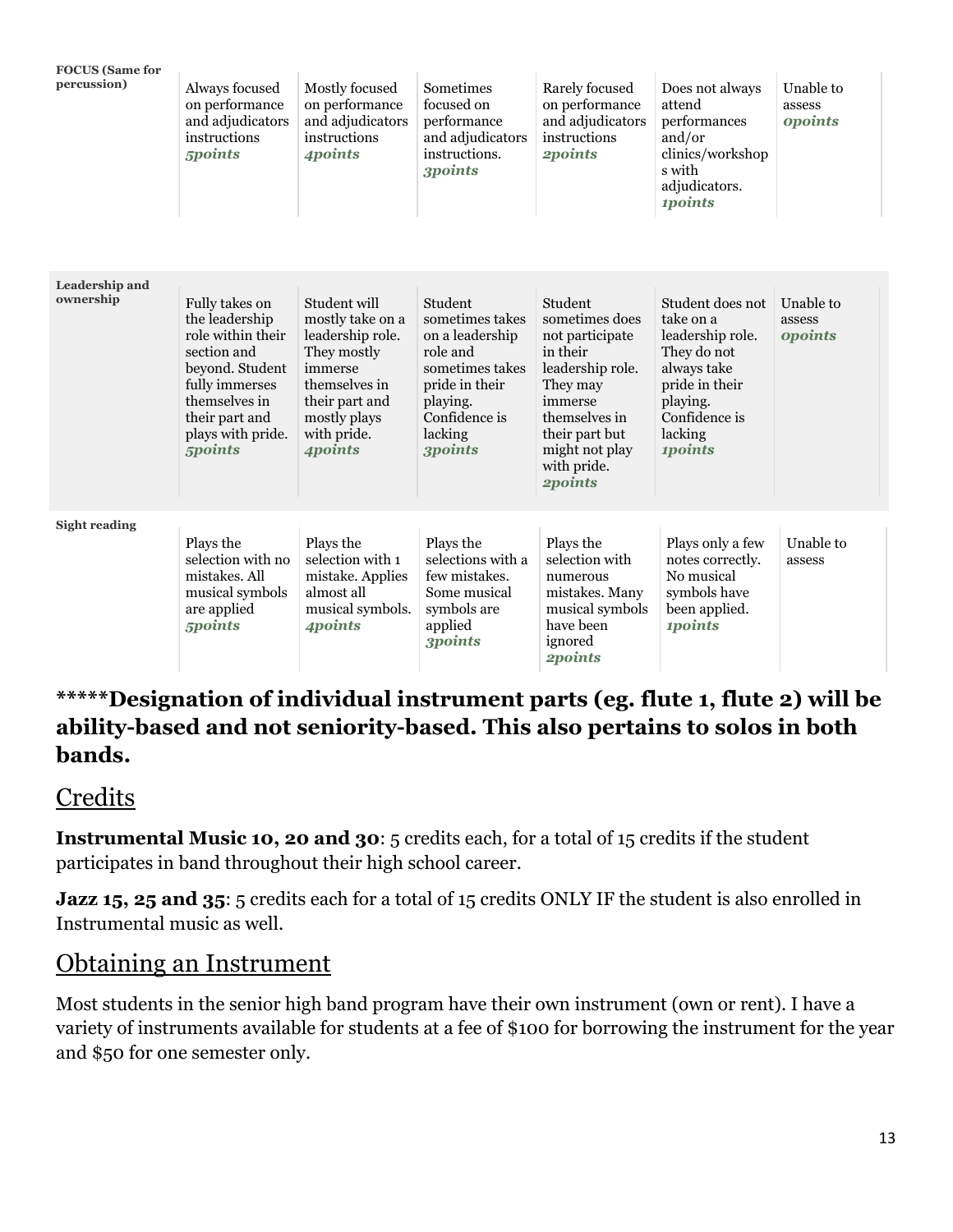If a student needs to rent an instrument, you can check out these two major dealers in Calgary:

[Long and McQuade](https://www.long-mcquade.com/location/Alberta/Calgary/)

[St. John's Music](http://www.stjohnsmusic.com/rentals/)

#### Band Parents Association

The Band Parents Association is a non-profit organization that was incorporated on March  $17<sup>th</sup>$ , 2003.

The purpose of the group is to support high school music student in their goals:

- 1. To develop a degree of mastery on a musical instrument;
- 2. To work toward performing as an ensemble at a high level when evaluated by music educators and performers in a festival context;

And, to provide educational and motivational experience for music students.

The **mandate** of the group is to raise sufficient funds so that all students can participate in music program events on an equal footing. Goal is to keep student portion of the expenses to an affordable family contribution.

The BPA is able to do this through casino fundraisers that are organized by the Alberta Gaming and Liquor Commission (AGLC). Generally, we raise roughly \$45,000 at each event which happen every three years.

Our current board members include:

- President: Marcy Casselman
- Vice President: Linda Brett
- Treasurer: Chris Turner
- Secretary: Kat Weibe
- Members at Large: Sarah Lowry, Katherine Symington, Annie Tredray

We have a minimum of four meetings a year, one of which is our AGM which is held in September.

As students graduate and move on, we are always looking for new members to join the board.

All parents are asked to attend the annual AGM to hear our plans for the year.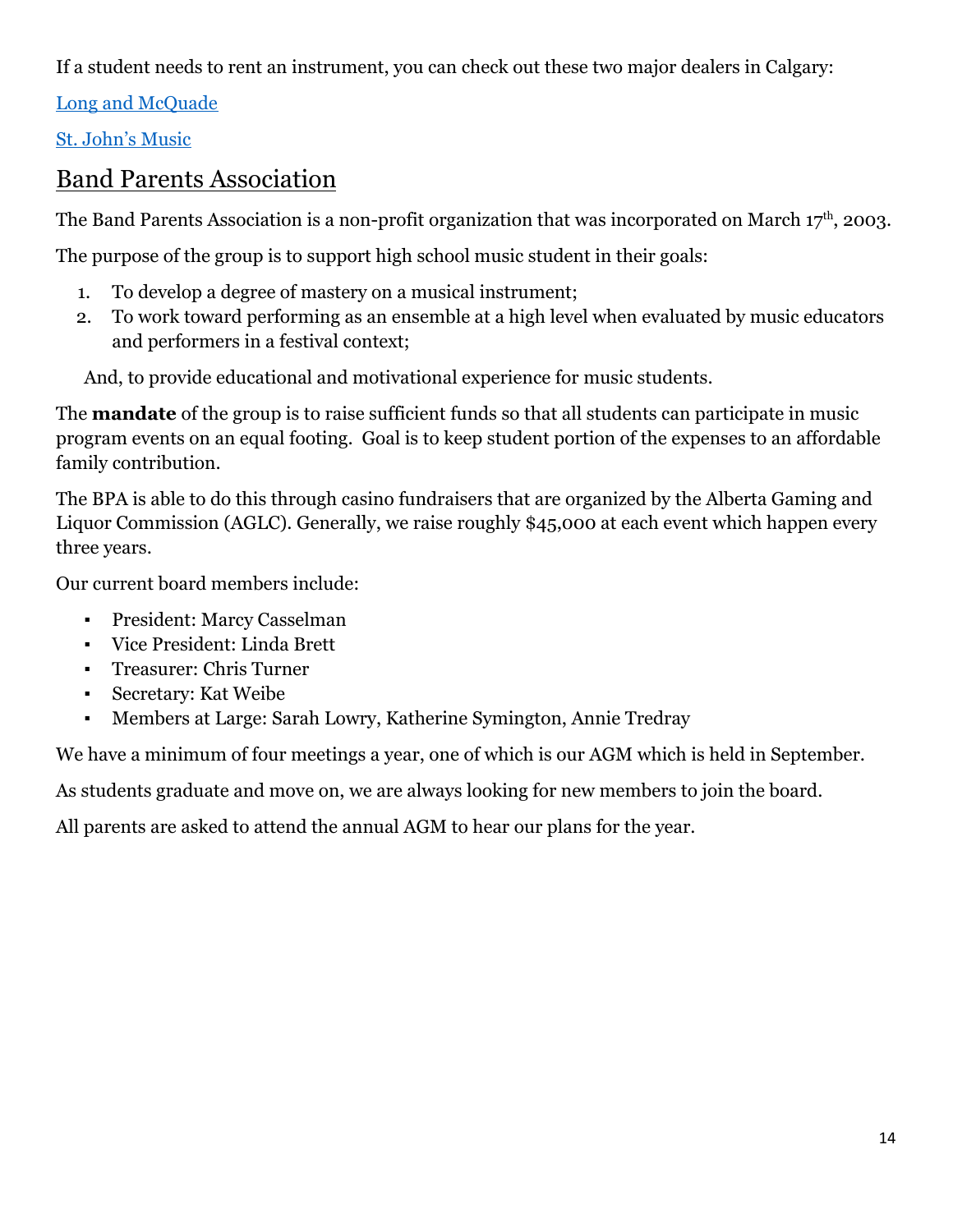# Final thoughts

Looking back on the mission statement, our goal is appreciating music.

We can achieve this goal with everyone's help and commitment.

Please feel free to contact me via email at any time and please note that anything sent to me is strictly confidential.

I look forward to hearing from you and having the best year in band!

Thank you!

Susan Gerrior

[Susan.gerrior@crps.ca](mailto:Susan.gerrior@crps.ca)

403-678-6192, Ext.3024